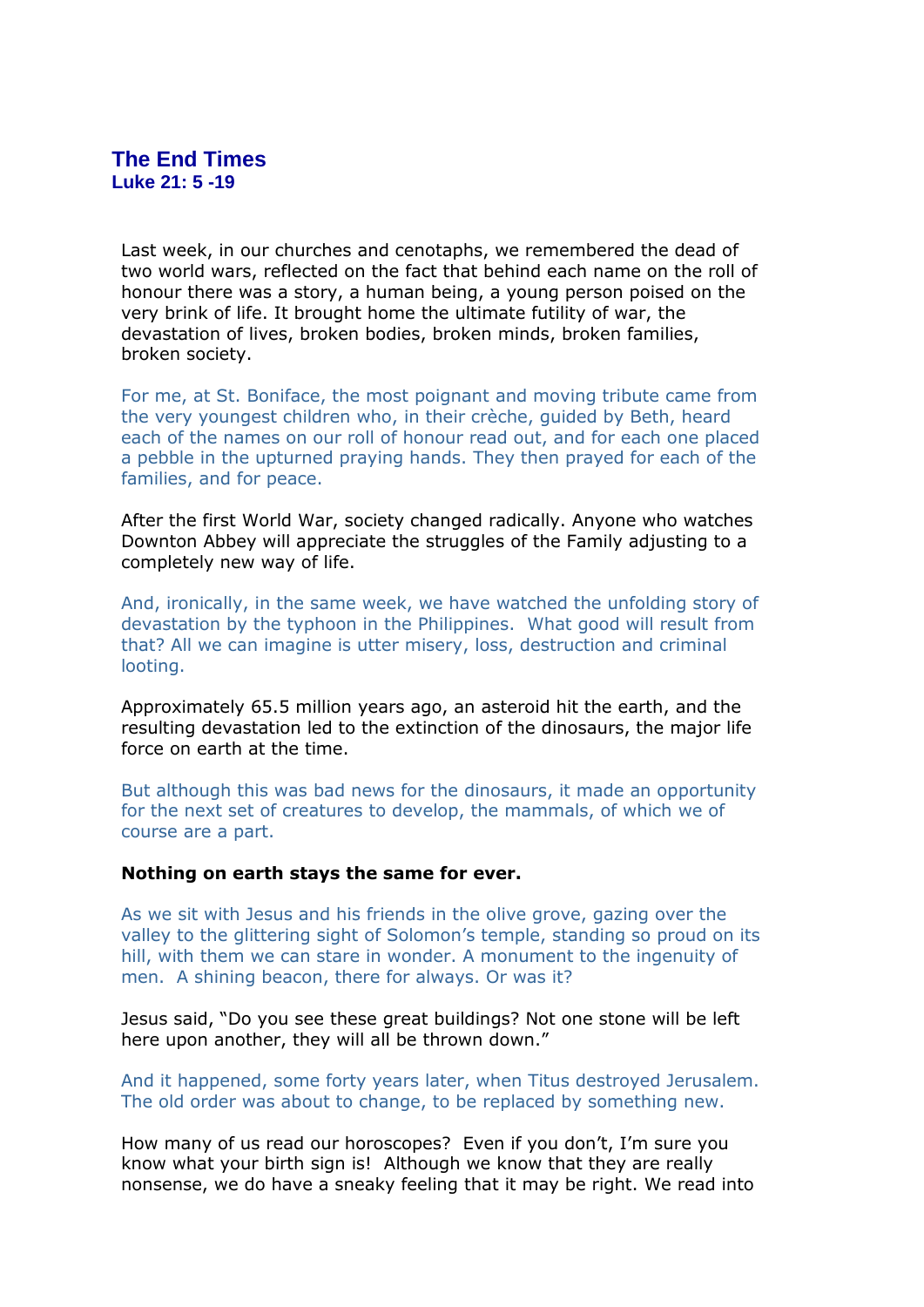it what we want to see. We want to know what's round the corner, what is going to happen to us.

### **We like order in our lives, we want to know what is happening, what to put in the diary.**

Jesus lived in a superstitious age, when signs and portents from the heavens like shooting stars, bright planets or eclipses of the sun were seen to foretell apocalyptic happenings.

The disciples wanted a sign like that to look out for, to know when Jesus' prediction would take place, what would happen and what would be the signs?

Imagine the disciples' horror. Solomon's temple, rebuilt by Herod and still unfinished, was to go.

So why would God do this? The Temple had been the focus of Israel's worship for 1,000 years, but it had become a dinosaur, it had outlived its usefulness.

This temple, with its magnificent stones was merely a "temple made with hands".

The old order focussed on one nation, the Jews, and its national shrine, but it had come to stand for the perversion of Israel's call, their introspection and self centeredness, that Jesus had opposed all during his ministry. The type of worship they had known all their lives, was coming to an end.

No longer would there be sacrifices and temple worship, but it was going to be a stormy time. The "closed shop" was opening out. What God was now preparing through the ministry of Jesus was a new temple, "not made with hands" a new order in which all nations would indeed find their house of prayer. God didn't live in a single building in a single country, but in a faith community which would transcend all political and racial boundaries.

#### **How were they, and we, to know the truth?**

Jesus clearly said, "Watch out that you are not deceived, for many will come in my name, claiming,' I am he,' and 'The time is near'. Do not follow them."

#### **Maybe we, too, have been worshipping dinosaurs.**

Have we become moribund following traditions that have lost their purpose, lost their meaning?

In Assisi recently, disappointed by the commercialism of it all, I was shuffled past the tomb of St. Francis with hundreds of other pilgrims who were praying and laying roses as they went.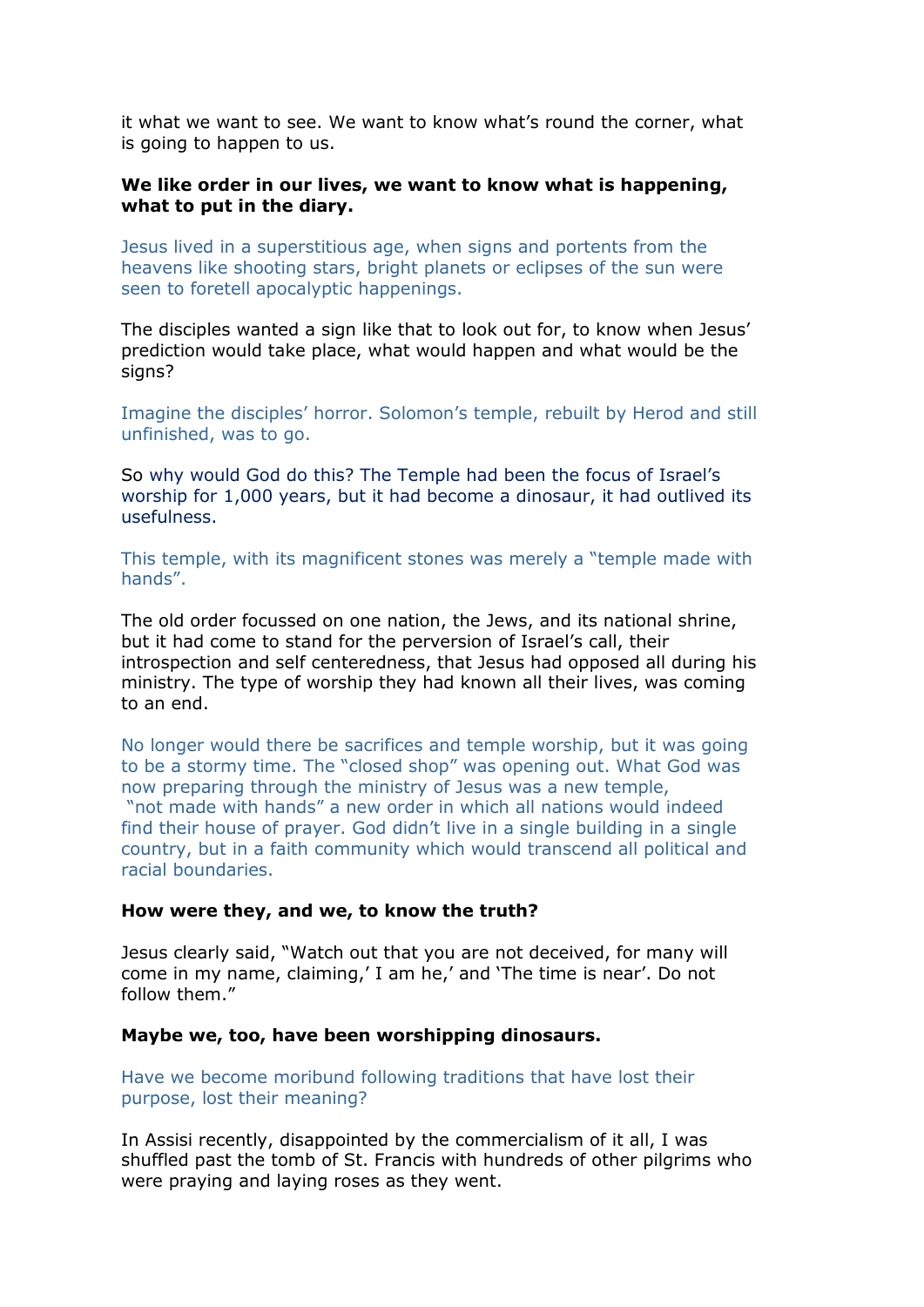But it was a hollow ritual. No time to stop and reflect, not a religious experience for me! I wondered why we set such store by old bones, old stones.

#### **We need to be careful in our worship, too.**

I am not advocating "throwing the baby out with the bath water" or "dumbing down" our worship to shallow banalities. But we must pause and consider what we are doing. We must take time to reflect on the words and music we use in our readings, prayers and hymns, and not just go through the motions.

It used to be the custom for people to come into church quietly and read through the service and pray about what they are about to take part in. We have lost that culture now. It is time to start again with our young people in a way that is meaningful to them, and engage them in the worship and love of Jesus. And we have shown it can be done, even with the youngest children.

We are now in a time of waiting, of watching.

The world is convulsed with famines, earthquakes, wars, destruction.

Well, we don't need to look far to see all that, happening now, before our very eyes.

Jesus knew that he would not be with the disciples when all this happened. He warned them of the dangers of following him, the hatred, the persecution, the trials, the putting to death for their faith.

#### **Yet Jesus tells them not to worry!**

They are not to think about how they will react. Jesus will give them the right words and the wisdom to deal with every situation. They are to keep their eyes fixed on their one main purpose, to testify faithfully and to trust Jesus.

What faith tells them, and us, is that God is moving and fulfilling his purpose in ways we can never understand in every adversity we face.

C.S Lewis tells us that the good things in our life on earth is a preparation, a foretaste of what is to come, our faithful endurance throughout all the trials we meet will lead us ultimately to something immeasurably better, beyond our present comprehension. We are not to let fears get in the way, nor waste time in idle speculation, we need a sort of spiritual "keep calm and carry on."

#### **And Jesus himself is the supreme example of this.**

At this time in the life of Jesus, where tension is visibly mounting, and the shadow of the terrible climax in Jerusalem is in sight, Jesus is carrying on exactly as before. He still preaches, teaches heals and urges people to